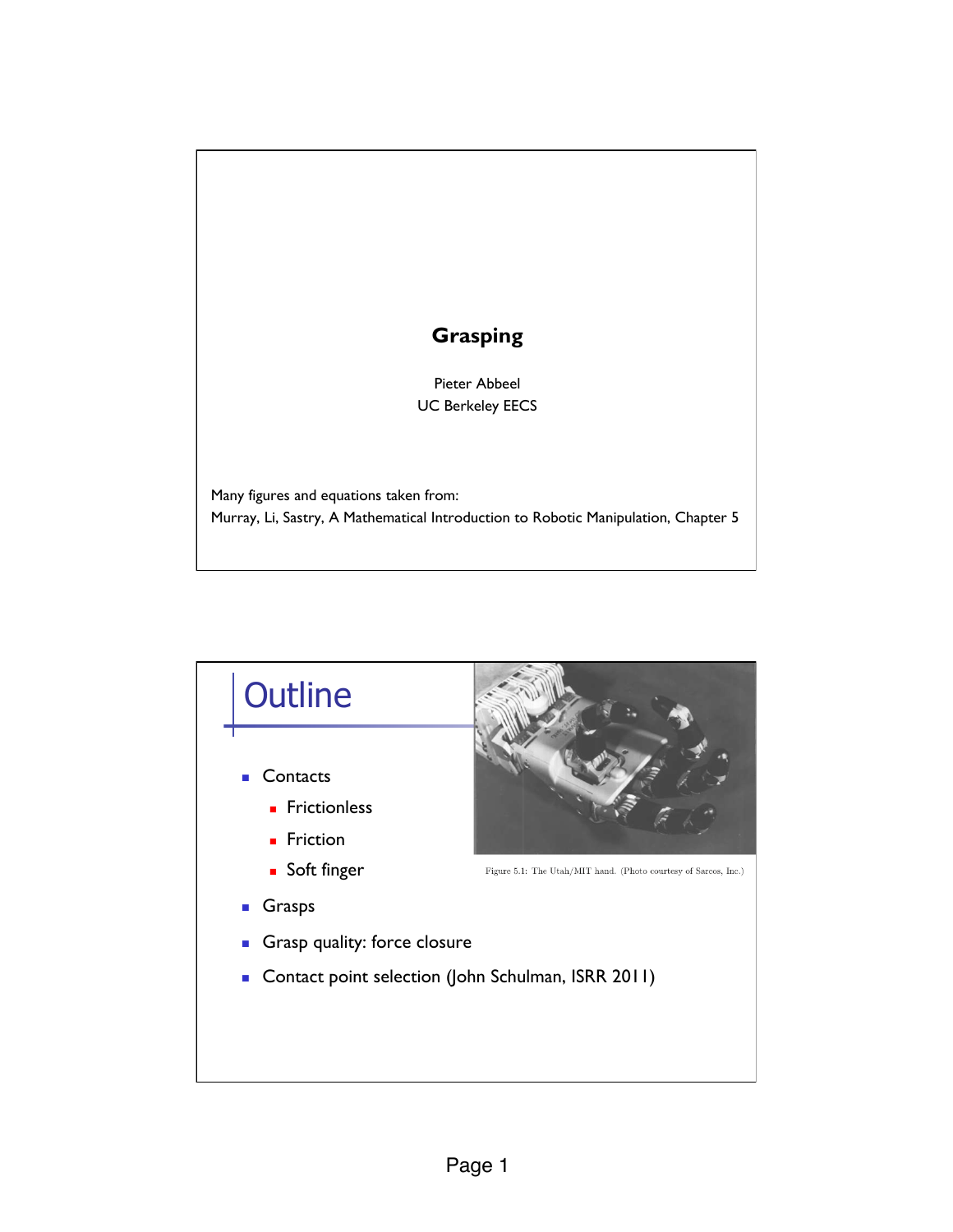

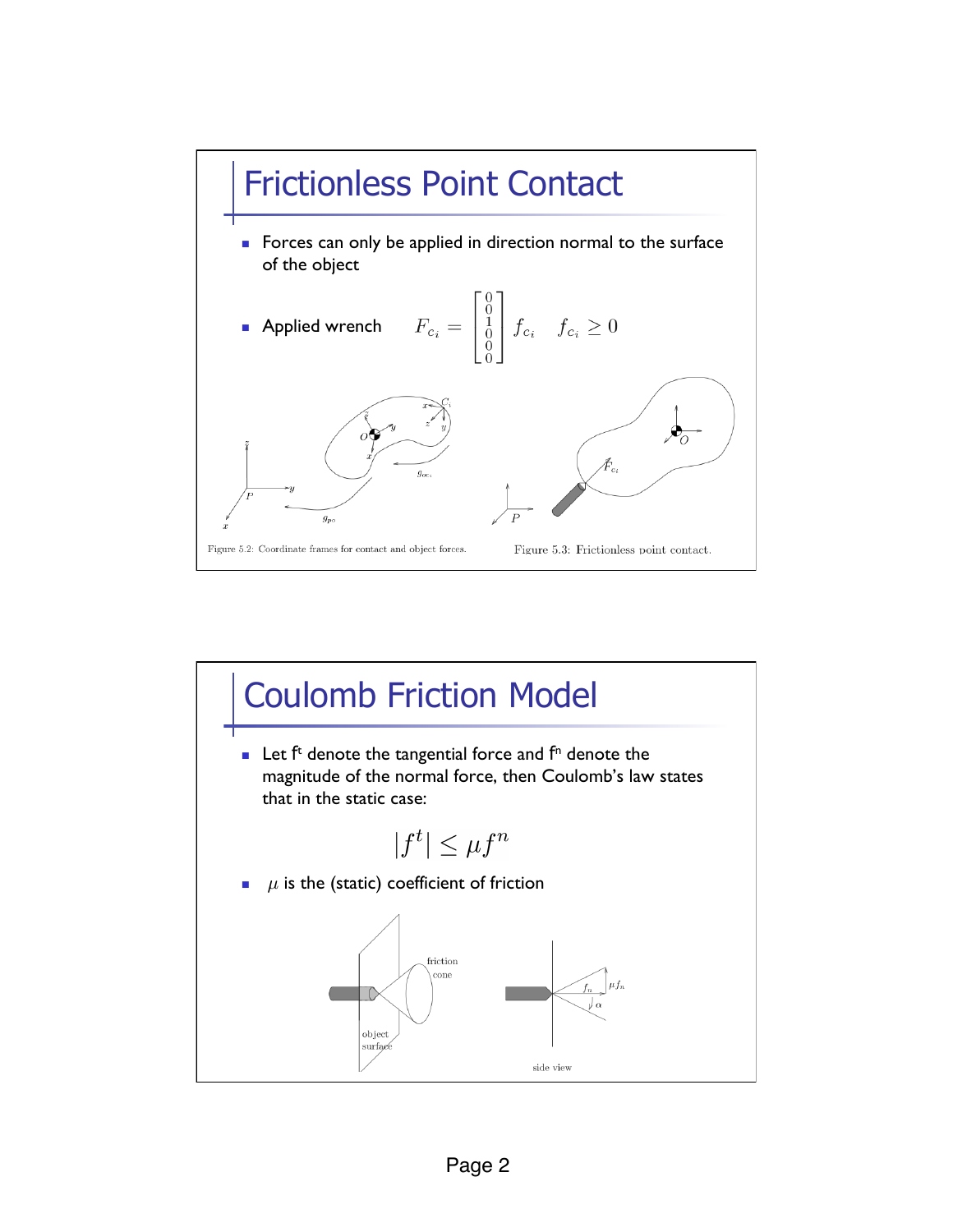## Coulomb Friction Model

Static friction coefficients for some common materials. Table  $5.1$ : (Source: CRC Handbook of Chemistry and Physics)

| Steel on steel        | 0.58    | Wood on wood              | $0.25\hbox{--}0.5$ |
|-----------------------|---------|---------------------------|--------------------|
| Polyethylene on steel |         | $0.3-0.35$ Wood on metals | $0.2 - 0.6$        |
| Polyethylene on self  | 0.5     | Wood on leather           | $0.3 - 0.4$        |
| Rubber on solids      | $1 - 4$ | Leather on metal          | 0.6                |



**BE Space of possible applied wrenches:** 

$$
F_{c_i} = \begin{bmatrix} 1 & 0 & 0 \\ 0 & 1 & 0 \\ 0 & 0 & 1 \\ 0 & 0 & 0 \\ 0 & 0 & 0 \end{bmatrix} f_{c_i} \qquad f_{c_i} \in FC_{c_i},
$$

$$
FC_{c_i} = \{ f \in \mathbb{R}^3 : \sqrt{f_1^2 + f_2^2} \le \mu f_3, \ f_3 \ge 0 \}.
$$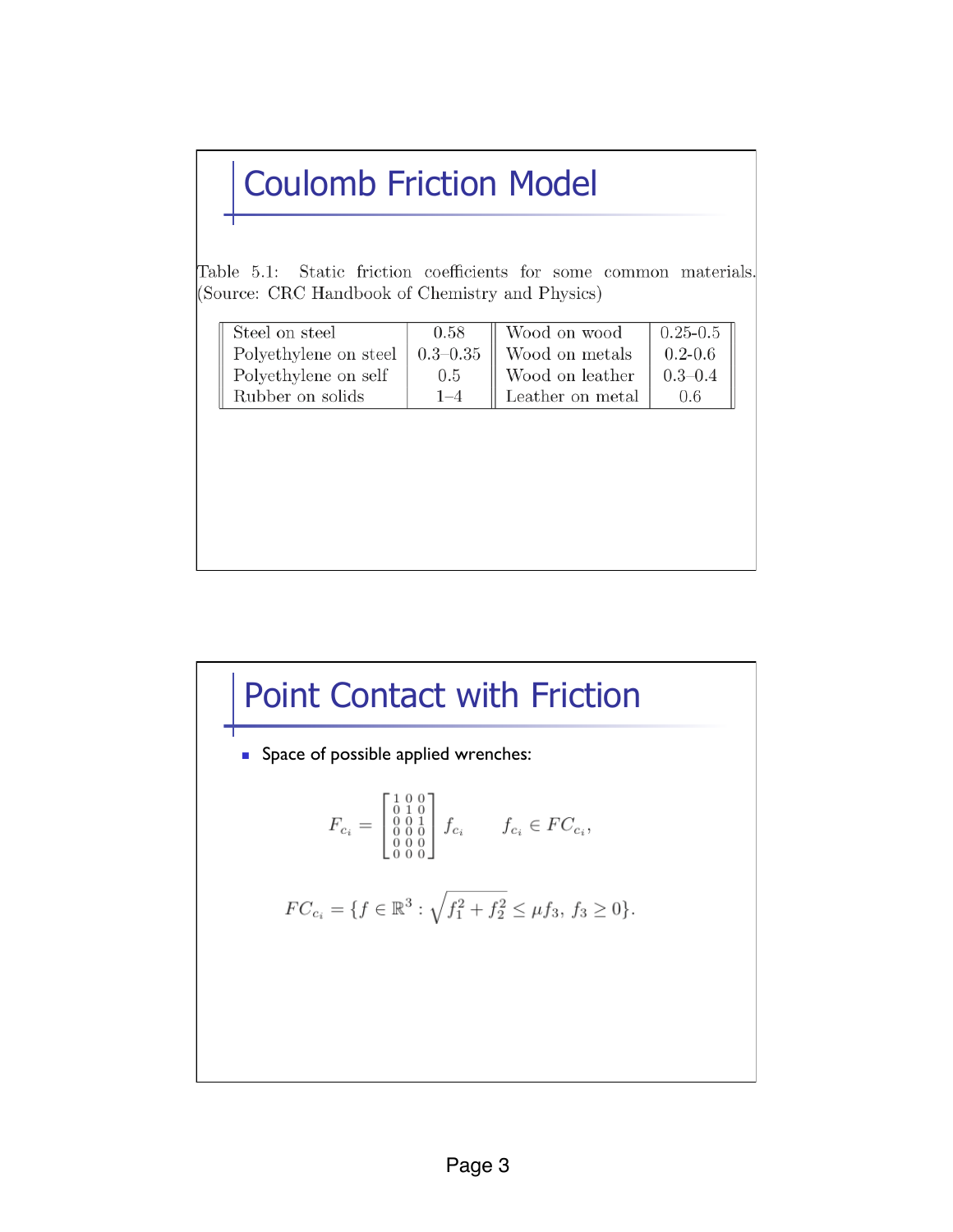## Soft-Finger Contact

- **Also allows for torque around the normal**
- Space of possible applied wrenches:

$$
F_{c_i} = \begin{bmatrix} 1 & 0 & 0 & 0 \\ 0 & 1 & 0 & 0 \\ 0 & 0 & 1 & 0 \\ 0 & 0 & 0 & 0 \\ 0 & 0 & 0 & 1 \\ 0 & 0 & 0 & 1 \end{bmatrix} f_{c_i} \qquad f_{c_i} \in FC_{c_i}
$$

and the friction cone becomes

$$
FC_{c_i} = \{ f \in \mathbb{R}^4 : \sqrt{f_1^2 + f_2^2} \le \mu f_3, \ f_3 \ge 0, \ |f_4| \le \gamma f_3 \},\
$$

where  $\gamma > 0$  is the coefficient of torsional friction.

## General Contact Model

In general, we model a contact using a *wrench basis*,  $B_{c_i} \in \mathbb{R}^{p \times m_i}$ , and a friction cone,  $FC_{c_i}$ . In all of our examples, we chose  $p = 6$ , the dimension of the space of generalized forces that can be applied in  $SE(3)$ . Other choices are possible, the most common being  $p = 3$ , which is used for planar grasping. The dimension of the wrench basis,  $m_i$ , indicates the number of independent forces that can be applied by the contact. We require that  $FC_{c_i}$  satisfy the following properties:

- 1.  $FC_{c_i}$  is a closed subset of  $\mathbb{R}^{m_i}$  with non-empty interior.
- 2.  $f_1, f_2 \in FC_{c_i} \implies \alpha f_1 + \beta f_2 \in FC_{c_i}$  for  $\alpha, \beta > 0$ .

The set of allowable contact forces applied by a given contact is:

$$
F_{c_i} = B_{c_i} f_{c_i} \qquad f_{c_i} \in FC_{c_i}.\tag{5.5}
$$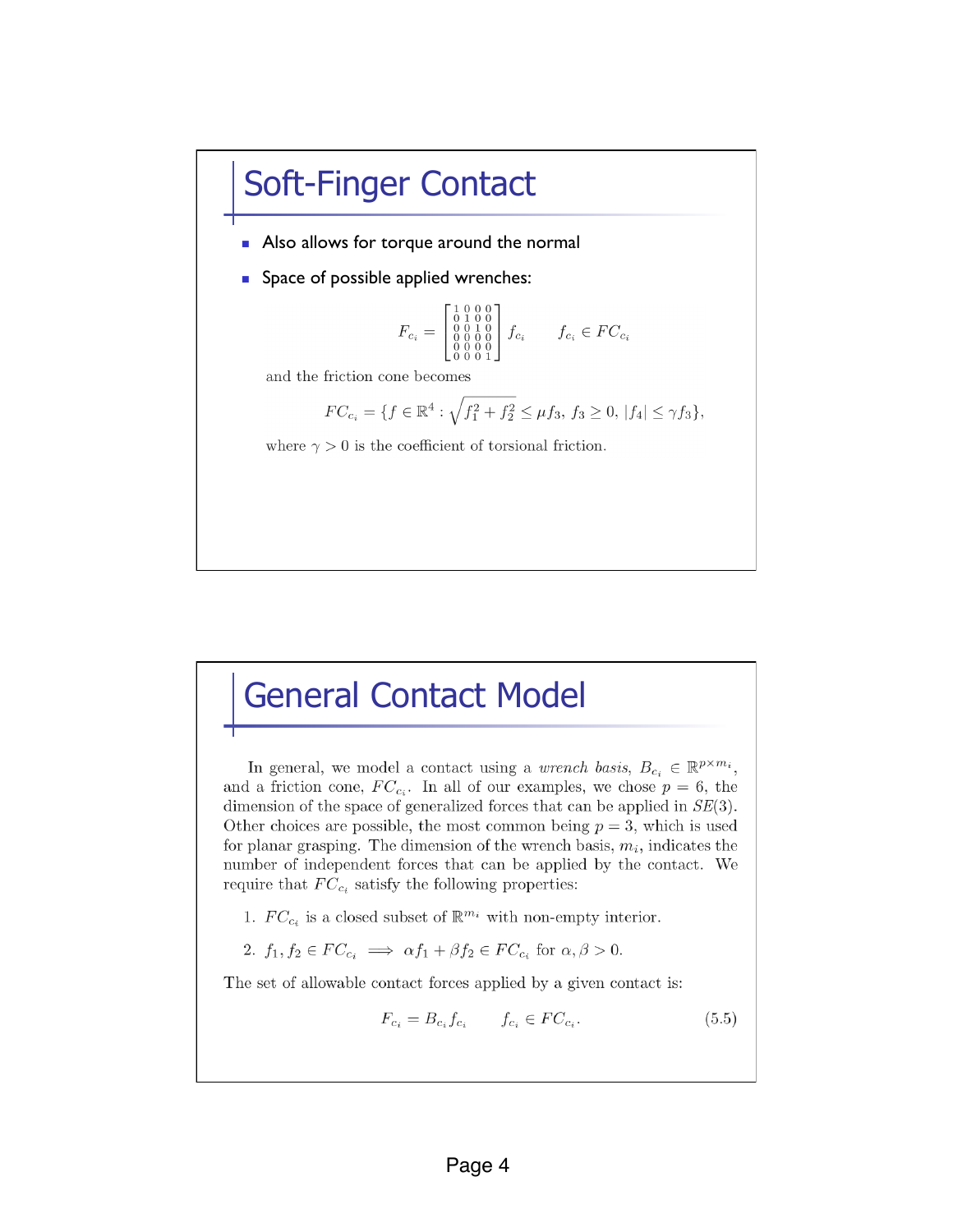| <b>Summary of Common Contact Models</b> |         |                                                                                                                                                                                                                                               |                                                                                                     |  |  |  |  |
|-----------------------------------------|---------|-----------------------------------------------------------------------------------------------------------------------------------------------------------------------------------------------------------------------------------------------|-----------------------------------------------------------------------------------------------------|--|--|--|--|
| Contact type                            | Picture | Wrench basis                                                                                                                                                                                                                                  | FC                                                                                                  |  |  |  |  |
| Frictionless<br>point contact           |         | $\overline{0}$<br>$\Omega$<br>1<br>$\theta$<br>$\overline{0}$<br>$\overline{0}$                                                                                                                                                               | $f_1\geq 0$                                                                                         |  |  |  |  |
| Point contact<br>with friction          |         | $\overline{0}$<br>$\vert$ 0<br>$\begin{bmatrix} 1 & 0 \\ 0 & 1 \\ 0 & 0 \\ 0 & 0 \\ \end{bmatrix}$<br>$\boldsymbol{0}$<br>$\overline{0}$<br>$\theta$<br>$\theta$<br>$\overline{0}$<br>$\theta$<br>$\vert 0 \vert$                             | $\begin{array}{c}\sqrt{f_1^2+f_2^2}\leq\mu f_3\\ f_3\geq 0\end{array}$                              |  |  |  |  |
| Soft-finger                             |         | 0 <sup>1</sup><br>$\overline{0}$<br>$\overline{0}$<br>1<br>$0\quad 1\quad 0$<br>$\overline{0}$<br>$0 \quad 1 \quad 0$<br>$\theta$<br>$0\quad 0\quad 0$<br>$\overline{0}$<br>$0 \quad 0 \quad 0$<br>$\theta$<br>$\theta$<br>0<br>1<br>$\theta$ | $\begin{array}{c} \sqrt{f_1^2+f_2^2}\leq\mu f_3\\ f_3\geq 0 \end{array}$<br>$ f_4  \leq \gamma f_3$ |  |  |  |  |

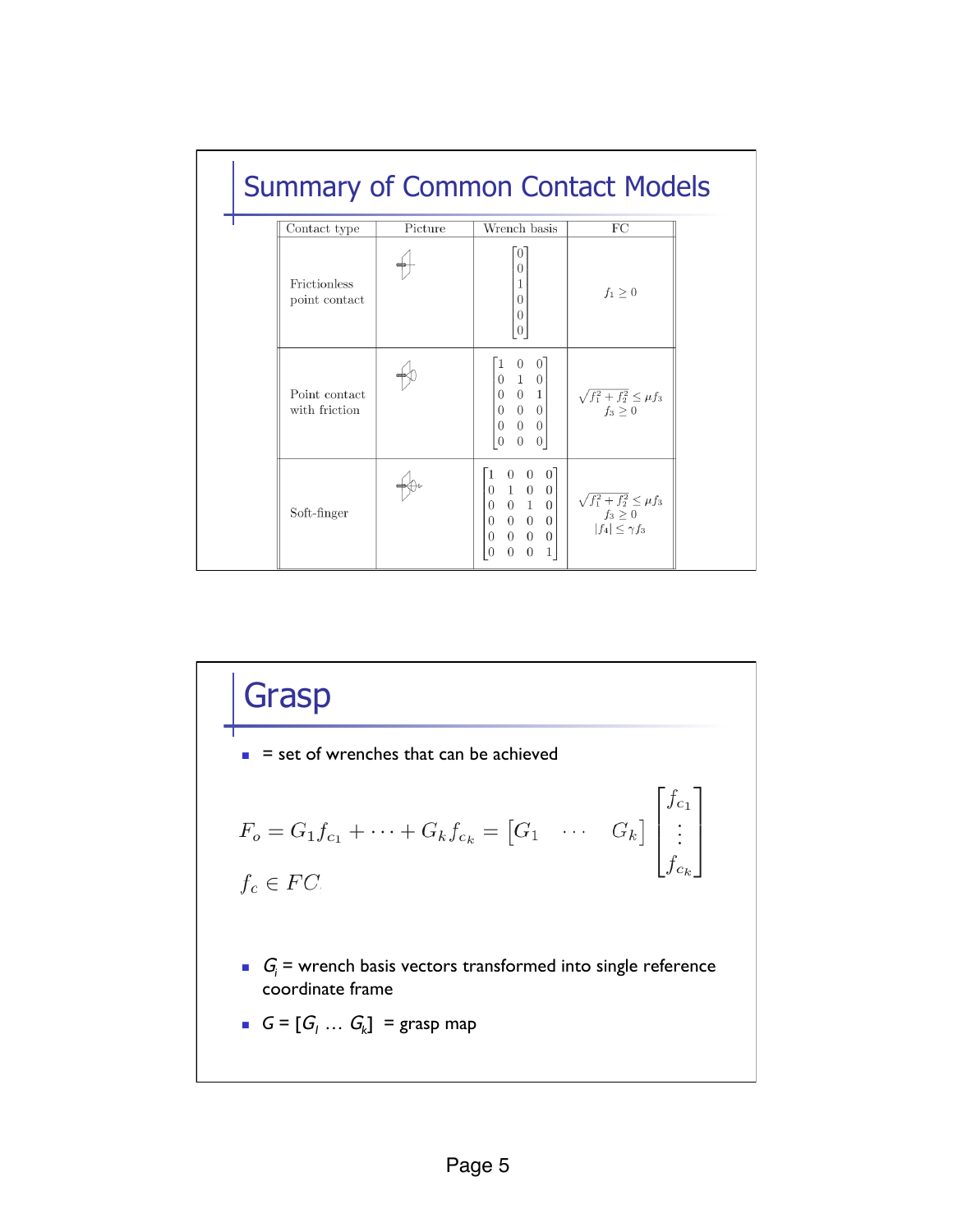Example: Grasp Map for Frictionless Point Contacts

$$
F_o = \begin{bmatrix} n_{c_1} & \cdots & n_{c_k} \\ p_{c_1} \times n_{c_1} & \cdots & p_{c_k} \times n_{c_k} \end{bmatrix} \begin{bmatrix} f_{c_1} \\ \vdots \\ f_{c_k} \end{bmatrix} = G f_c, \qquad \begin{aligned} F_o &\in \mathbb{R}^6 \\ f_{c_i} &\geq 0. \end{aligned}
$$

 $x =$  outer product

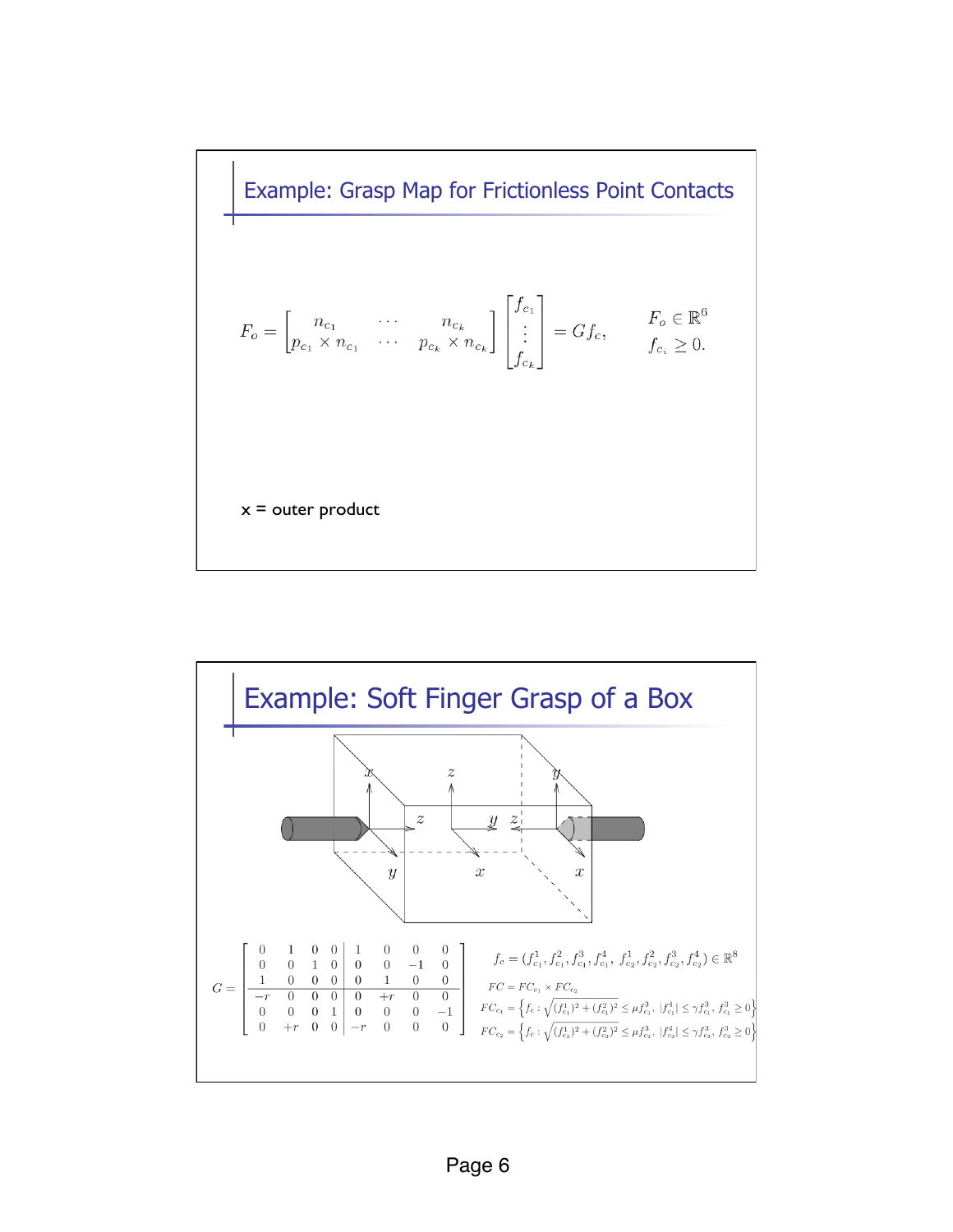